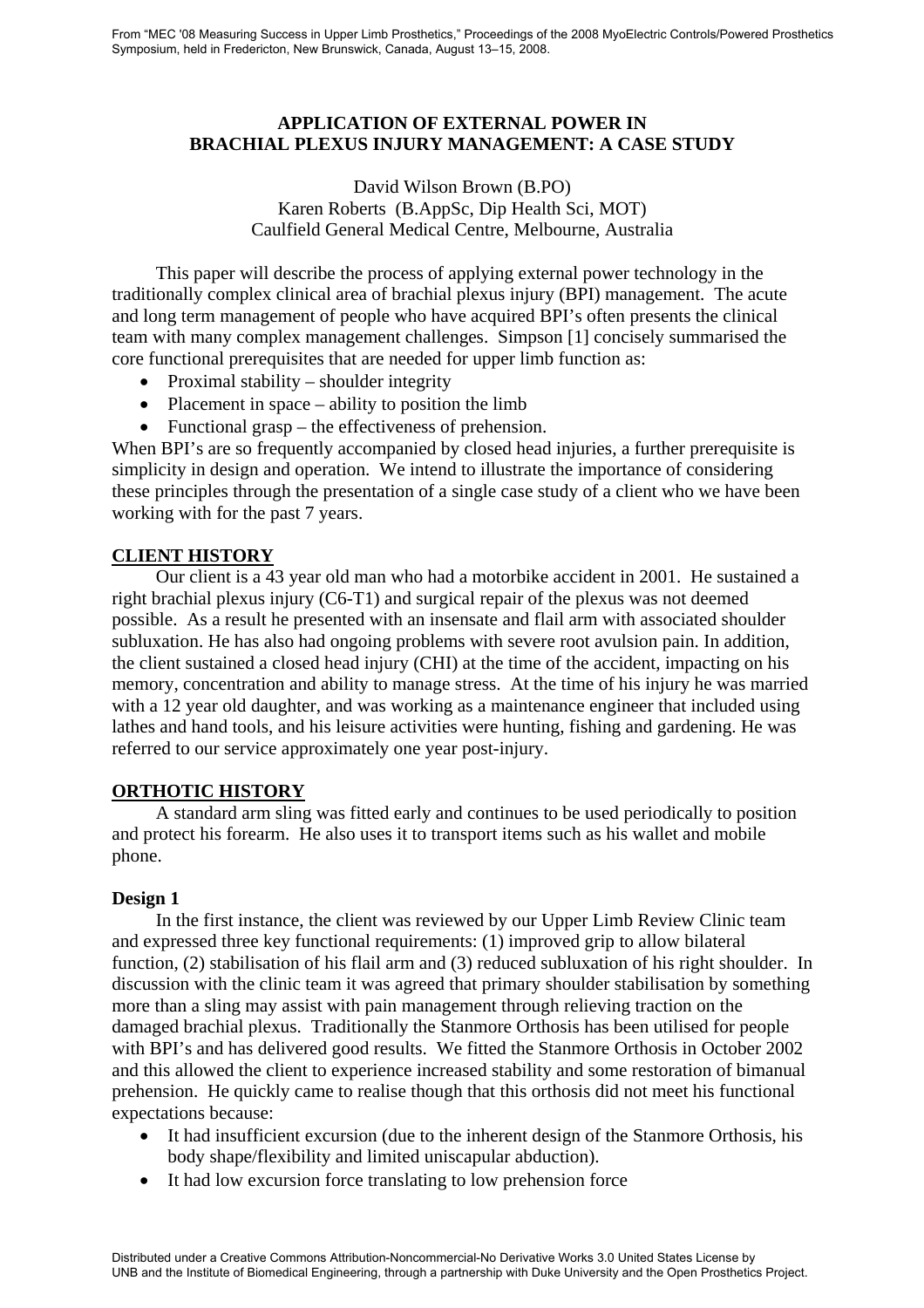• There were difficulties maintaining the position of the terminal device during prehensile activity due to instability of both the client's anatomical shoulder joint and an inherent inability to maintain the orthosis in a forward position.

This was compounded by his high expectations of any device given his engineering background, leading to early rejection of the Stanmore Orthosis. Even though this orthosis was unsuccessful, the client's introduction to wearing an orthosis led to his determination to improve the design and he continued to work closely with the team to achieve this end.

Key orthotic design parameters for the next orthosis were:

- Increased prehension force to enable participation in engineering based tasks
- Easier operation of the terminal device minimising the effort  $&$  excursion required
- Sufficient structural rigidity to allow the positioning of a manually locking shoulder joint to allow forward positioning (shoulder flexion) of the orthosis allowing improved positioning of the terminal device
- Simplified donning and doffing.

## **Design 2**

In response, a second design phase was entered into. The second orthosis incorporated:

- A lightweight carbon fibre construction including a padded shoulder saddle and padded forearm section with a modified thoracic strap suspension
- An early version MICA manual locking shoulder joint
- Stanmore manual locking elbow joints
- Switch control external power system including a 9X14 switch, VASI SPM controller and a Lithium Ion power system, and
- A custom fabricated terminal device mounting for the Hosmer 5XA hook.

We felt that external power was the logical solution to the lack of body powered prehension force. The use of the Otto Bock Greifer was discussed at this stage but the client decided that the design of the 5XA hook with its fine tips was suitable for many of his workshop tasks. It was therefore decided that the 5XA hook would be linked to an external power source and control. We researched commercially available components, we sought advice from international colleagues and eventually a VASI linear actuator was fitted to a customised mounting to actuate the hook.

Again there were limitations to this design, specifically a relatively slow open & close speed. In addition, the linear actuator did not apply sufficient force to the terminal device to sustain adequate grip force on the tools and objects that the client wanted to utilise on a daily basis. While the fine tips of the 5XA were deemed useful, other inherent design issues with this terminal device include difficulty holding round objects and lack of surface area diminishing his prehensile ability. Also, the traditional positioning of the terminal device on the medial/distal surface of the forearm and the hook's fixed position restricted pronation/supination leading to significant functional limitations.

The use of the MICA shoulder joint allowed passive positioning of the terminal device but there were concerns about the longevity of the shoulder joint and its use within heavier activities. In addition, given that this shoulder unit incorporates a friction abduction joint the client's upper limb was unable to be maintained in a stable position when force was applied.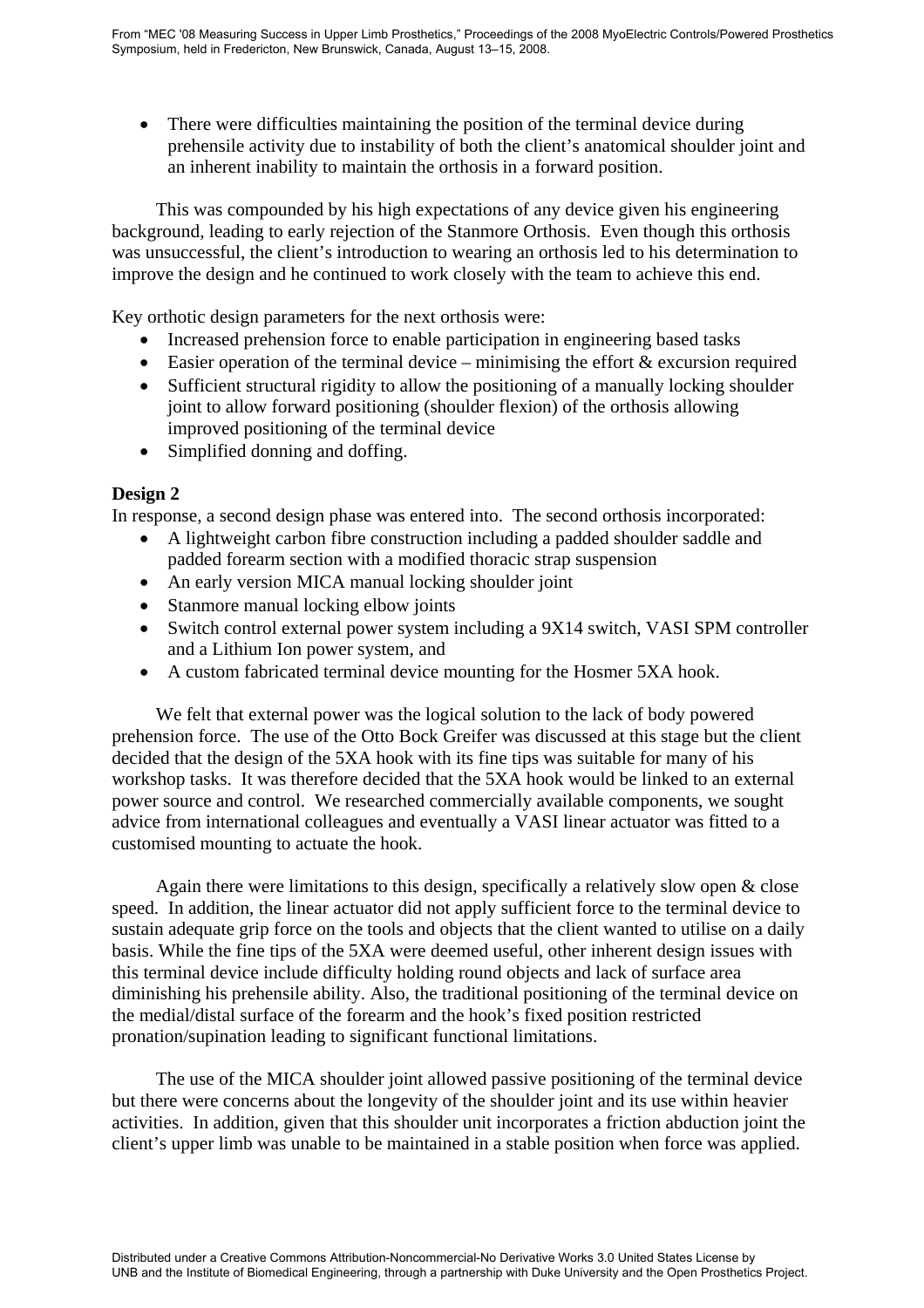As a design revision, the 5XA hook was substituted with an OttoBock Greifer and a 9X50 linear transducer replaced the 9X14 pull switch. These changes increased prehension force and allowed proportional control, but the medial mounting position of the Greifer compromised its function. The client was also restricted in operating controls on his lathe and other machinery due to the close proximity of the hand shell.

During this period three external influences emerged and impacted upon the client's progress:

- 1. The client underwent unplanned shoulder stabilisation surgery,
- 2. He experienced marital problems culminating in separation, and
- 3. He began to self-mutilate his insensate hand leading to infection and subsequent phalangeal loss.

We recognised the need to take a more lateral and realistic approach to designing the orthosis. Through continued discussion with the client our revised design parameters included:

- Increased prehension force beyond what was achievable with the linear actuator,
- Increased stability of his arm to allow more accurate and stable prehension,
- A structural design that would relieve the terminal load of the relatively heavy electric terminal device,
- Better position of the electric terminal device to allow clear line of sight and space to manipulate objects with his sound left hand,
- Protection of his flail hand and arm to minimise self-mutilation,
- Given the client's ongoing cognitive issues, simplification of the cognitive capacity required to operate the prosthesis.

# **Design 3**

These design parameters were achieved in the third design phase through:

- Deleting the shoulder girdle and shoulder joint
- Casting and moulding of the forearm/hand section closely to the body and stabilised by a thoracic strap
- Utilising the existing manual locking elbow joint
- Relocating the terminal device to the lateral aspect of the forearm (see Figure 1.)



Figure 1. BPI Orthosis – Design 3

Through a trial process we found that the client preferred the terminal device to be positioned closer to his left hand. He reported that this was advantageous as it took less time to move into a bimanual prehension position.

The flexible cover over the forearm/hand section was originally designed to provide protection from welding spatter and minimise other mechanical injury. However a